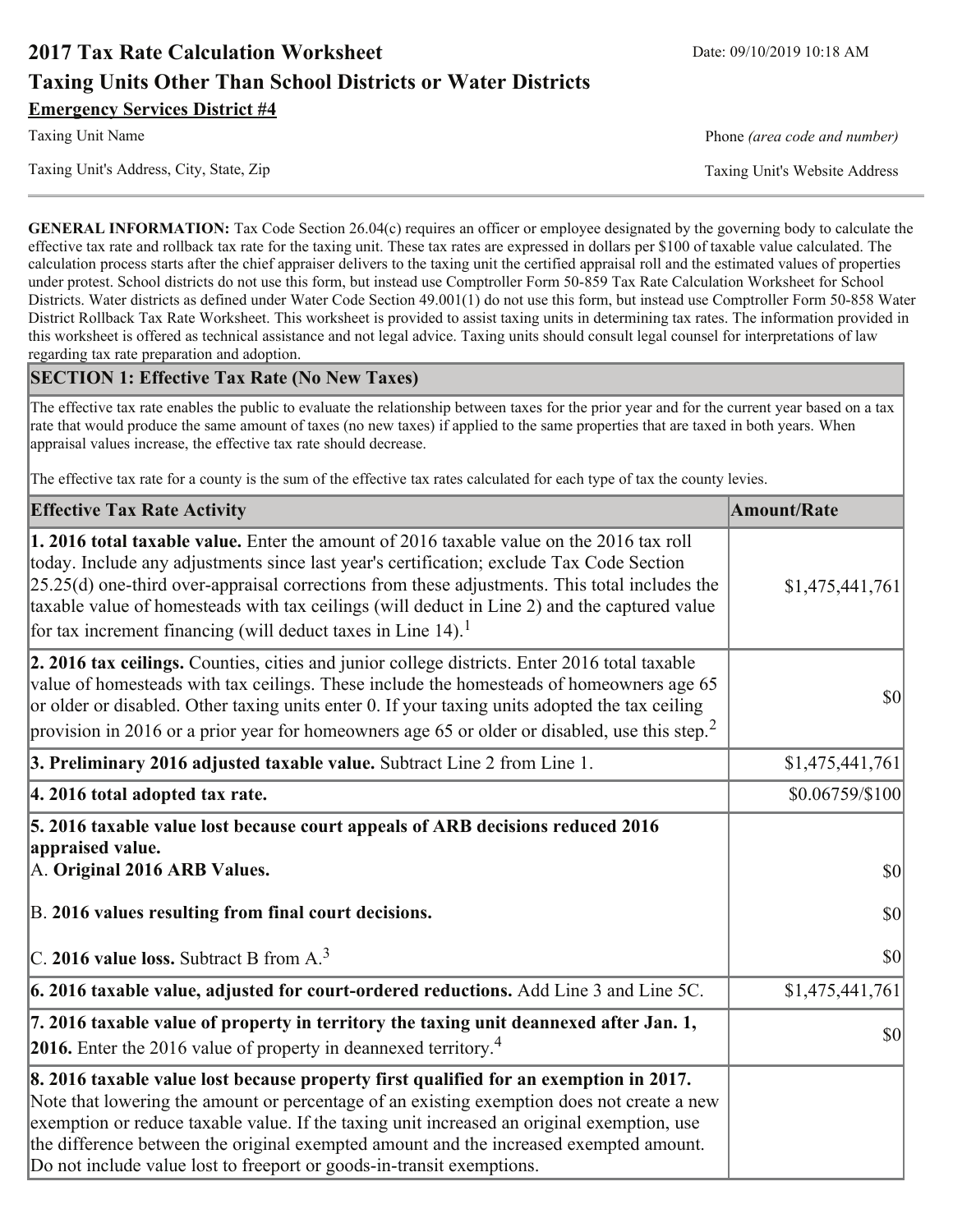| A. Absolute exemptions. Use 2016 market value:                                                                                                                                                                                                                                                                                                                                                                           | \$2,726,090     |
|--------------------------------------------------------------------------------------------------------------------------------------------------------------------------------------------------------------------------------------------------------------------------------------------------------------------------------------------------------------------------------------------------------------------------|-----------------|
| B. Partial exemptions. 2017 exemption amount or 2017 percentage exemption times 2016<br>value:                                                                                                                                                                                                                                                                                                                           | \$34,000        |
| C. Value loss. Add A and $B^5$ .                                                                                                                                                                                                                                                                                                                                                                                         | \$2,760,090     |
| 9. 2016 taxable value lost because property first qualified for agricultural appraisal (1-<br>d or 1-d-1), timber appraisal, recreational/scenic appraisal or public access airport<br>special appraisal in 2017. Use only properties that qualified in 2017 for the first time; do<br>not use properties that qualified in 2016.                                                                                        |                 |
| A. 2016 market value:                                                                                                                                                                                                                                                                                                                                                                                                    | \$3,215,105     |
| B. 2017 productivity or special appraised value:                                                                                                                                                                                                                                                                                                                                                                         | \$248,665       |
| C. Value loss. Subtract B from $A6$                                                                                                                                                                                                                                                                                                                                                                                      | \$2,966,440     |
| 10. Total adjustments for lost value. Add lines 7, 8C and 9C.                                                                                                                                                                                                                                                                                                                                                            | \$5,726,530     |
| 11. 2016 adjusted taxable value. Subtract Line 10 from Line 6.                                                                                                                                                                                                                                                                                                                                                           | \$1,469,715,231 |
| 12. Adjusted 2016 taxes. Multiply Line 4 by line 11 and divide by \$100.                                                                                                                                                                                                                                                                                                                                                 | \$993,380       |
| 13. Taxes refunded for years preceding tax year 2016. Enter the amount of taxes refunded<br>by the taxing unit for tax years preceding tax year 2016. Types of refunds include court<br>decisions, Tax Code Section 25.25(b) and (c) corrections and Tax Code Section 31.11<br>payment errors. Do not include refunds for tax year 2016. This line applies only to tax years<br>preceding tax year $2016$ . <sup>7</sup> | \$12            |
| 14. Taxes in tax increment financing (TIF) for tax year 2016. Enter the amount of taxes<br>paid into the tax increment fund for a reinvestment zone as agreed by the taxing unit. If the<br>taxing unit has no 2017 captured appraised value in Line 16D, enter $0.8$                                                                                                                                                    | \$0             |
| 15. Adjusted 2016 taxes with refunds and TIF adjustment. Add Lines 12 and 13, subtract<br>Line $149$                                                                                                                                                                                                                                                                                                                     | \$993,392       |
| 16. Total 2017 taxable value on the 2017 certified appraisal roll today. This value<br>includes only certified values and includes the total taxable value of homesteads with tax<br>ceilings (will deduct in Line 18). These homesteads include homeowners age 65 or older or<br>disabled. <sup>10</sup>                                                                                                                |                 |
| A. Certified values:                                                                                                                                                                                                                                                                                                                                                                                                     | \$1,570,522,594 |
| B. Counties: Include railroad rolling stock values certified by the Comptroller's office:                                                                                                                                                                                                                                                                                                                                | \$0             |
| C. Pollution control and energy storage system exemption: Deduct the value of property<br>exempted for the current tax year for the first time as pollution control or energy storage<br>system property:                                                                                                                                                                                                                | \$0             |
| $\vert$ D. Tax increment financing: Deduct the 2017 captured appraised value of property taxable<br>by a taxing unit in a tax increment financing zone for which the 2017 taxes will be deposited<br>into the tax increment fund. Do not include any new property value that will be included in                                                                                                                         | \$0             |
| Line 21 below. <sup>11</sup>                                                                                                                                                                                                                                                                                                                                                                                             | \$1,570,522,594 |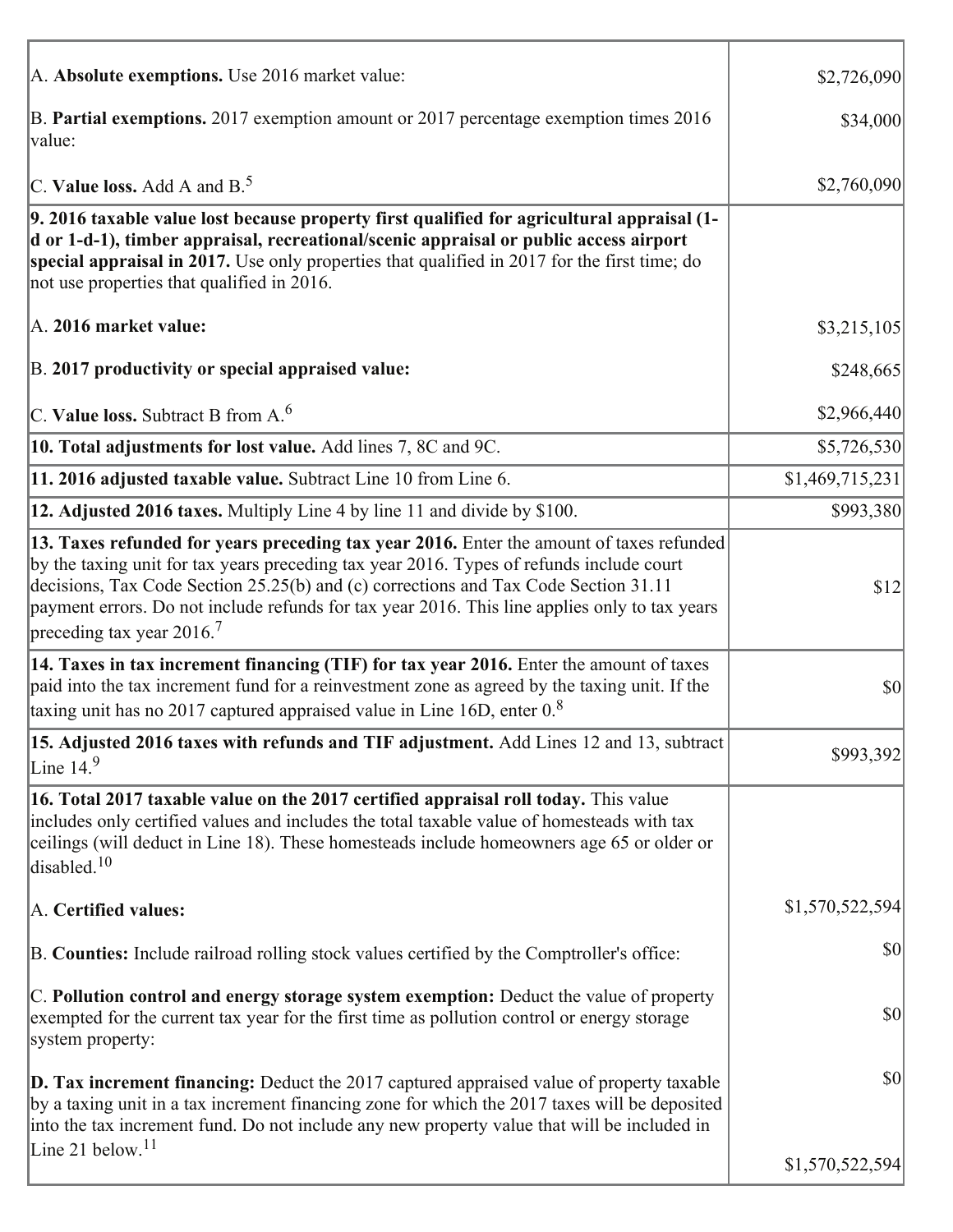| E. Total 2017 value. Add A and B, then subtract C and D.                                                                                                                                                                                                                                                                                                                                                                                                                                                                                                                                                                                                                                                                 |                 |
|--------------------------------------------------------------------------------------------------------------------------------------------------------------------------------------------------------------------------------------------------------------------------------------------------------------------------------------------------------------------------------------------------------------------------------------------------------------------------------------------------------------------------------------------------------------------------------------------------------------------------------------------------------------------------------------------------------------------------|-----------------|
| $ 17$ . Total value of properties under protest or not included on certified appraisal roll. <sup>12</sup>                                                                                                                                                                                                                                                                                                                                                                                                                                                                                                                                                                                                               |                 |
| A. 2017 taxable value of properties under protest. The chief appraiser certifies a list of<br>properties still under ARB protest. The list shows the appraisal district's value and the<br>taxpayer's claimed value, if any, or an estimate of the value if the taxpayer wins. For each of<br>the properties under protest, use the lowest of these values. Enter the total value. <sup>13</sup>                                                                                                                                                                                                                                                                                                                         | \$0             |
| B. 2017 value of properties not under protest or included on certified appraisal roll.<br>The chief appraiser gives taxing units a list of those taxable properties that the chief<br>appraiser knows about, but are not included in the appraisal roll certification. These<br>properties also are not on the list of properties that are still under protest. On this list of<br>properties, the chief appraiser includes the market value, appraised value and exemptions for<br>the preceding year and a reasonable estimate of the market value, appraised value and<br>exemptions for the current year. Use the lower market, appraised or taxable value (as<br>appropriate). Enter the total value. <sup>14</sup> | \$0             |
| C. Total value under protest or not certified: Add A and B.                                                                                                                                                                                                                                                                                                                                                                                                                                                                                                                                                                                                                                                              | $ 10\rangle$    |
| 18. 2017 tax ceilings. Counties, cities and junior colleges enter 2017 total taxable value of<br>homesteads with tax ceilings. These include the homesteads of homeowners age 65 or older<br>or disabled. Other taxing units enter 0. If your taxing units adopted the tax ceiling provision<br>$\vert$ in 2016 or a prior year for homeowners age 65 or older or disabled, use this step. <sup>15</sup>                                                                                                                                                                                                                                                                                                                 | \$0             |
| 19. 2017 total taxable value. Add Lines 16E and 17C. Subtract Line 18.                                                                                                                                                                                                                                                                                                                                                                                                                                                                                                                                                                                                                                                   | \$1,570,522,594 |
| 20. Total 2017 taxable value of properties in territory annexed after Jan. 1, 2016.<br>Include both real and personal property. Enter the 2017 value of property in territory<br>annexed. <sup>16</sup>                                                                                                                                                                                                                                                                                                                                                                                                                                                                                                                  | $ 10\rangle$    |
| 21. Total 2017 taxable value of new improvements and new personal property located<br>in new improvements. New means the item was not on the appraisal roll in 2016. An<br>improvement is a building, structure, fixture or fence erected on or affixed to land. New<br>additions to existing improvements may be included if the appraised value can be<br>determined. New personal property in a new improvement must have been brought into the<br>taxing unit after Jan. 1, 2016, and be located in a new improvement. New improvements <b>do</b><br>include property on which a tax abatement agreement has expired for $2017$ . <sup>17</sup>                                                                      | \$10,220,929    |
| 22. Total adjustments to the 2017 taxable value. Add Lines 20 and 21.                                                                                                                                                                                                                                                                                                                                                                                                                                                                                                                                                                                                                                                    | \$10,220,929    |
| 23. 2017 adjusted taxable value. Subtract Line 22 from Line 19.                                                                                                                                                                                                                                                                                                                                                                                                                                                                                                                                                                                                                                                          | \$1,560,301,665 |
| 24. 2017 effective tax rate. Divide Line 15 by Line 23 and multiply by $$100$ . <sup>18</sup>                                                                                                                                                                                                                                                                                                                                                                                                                                                                                                                                                                                                                            | \$0.06366/\$100 |
| 25. COUNTIES ONLY. Add together the effective tax rates for each type of tax the county<br>levies. The total is the 2017 county effective tax rate. <sup>18</sup>                                                                                                                                                                                                                                                                                                                                                                                                                                                                                                                                                        |                 |

- <sup>1</sup>Tex. Tax Code Section 26.012(14) <sup>2</sup>Tex. Tax Code Section  $26.012(14)$
- <sup>9</sup>Tex. Tax Code Section 26.012(13)
- ${}^{10}$ Tex. Tax Code Section 26.012  $3$ Tex. Tax Code Section 26.012(13)
	- <sup>11</sup>Tex. Tax Code Section  $26.03(c)$
- <sup>12</sup>Tex. Tax Code Section 26.01(c) and (d) <sup>4</sup>Tex. Tax Code Section  $26.012(15)$ <sup>13</sup>Tex. Tax Code Section  $26.01(c)$
- $5$ Tex. Tax Code Section 26.012(15)
- $6$ Tex. Tax Code Section 26.012(15)
	- <sup>14</sup>Tex. Tax Code Section 26.01(d) <sup>15</sup>Tex. Tax Code Section 26.012(6)
- $7$ Tex. Tax Code Section 26.012(13)  $8$ Tex. Tax Code Section 26.03(c)
- 
- <sup>16</sup>Tex. Tax Code Section  $26.012(17)$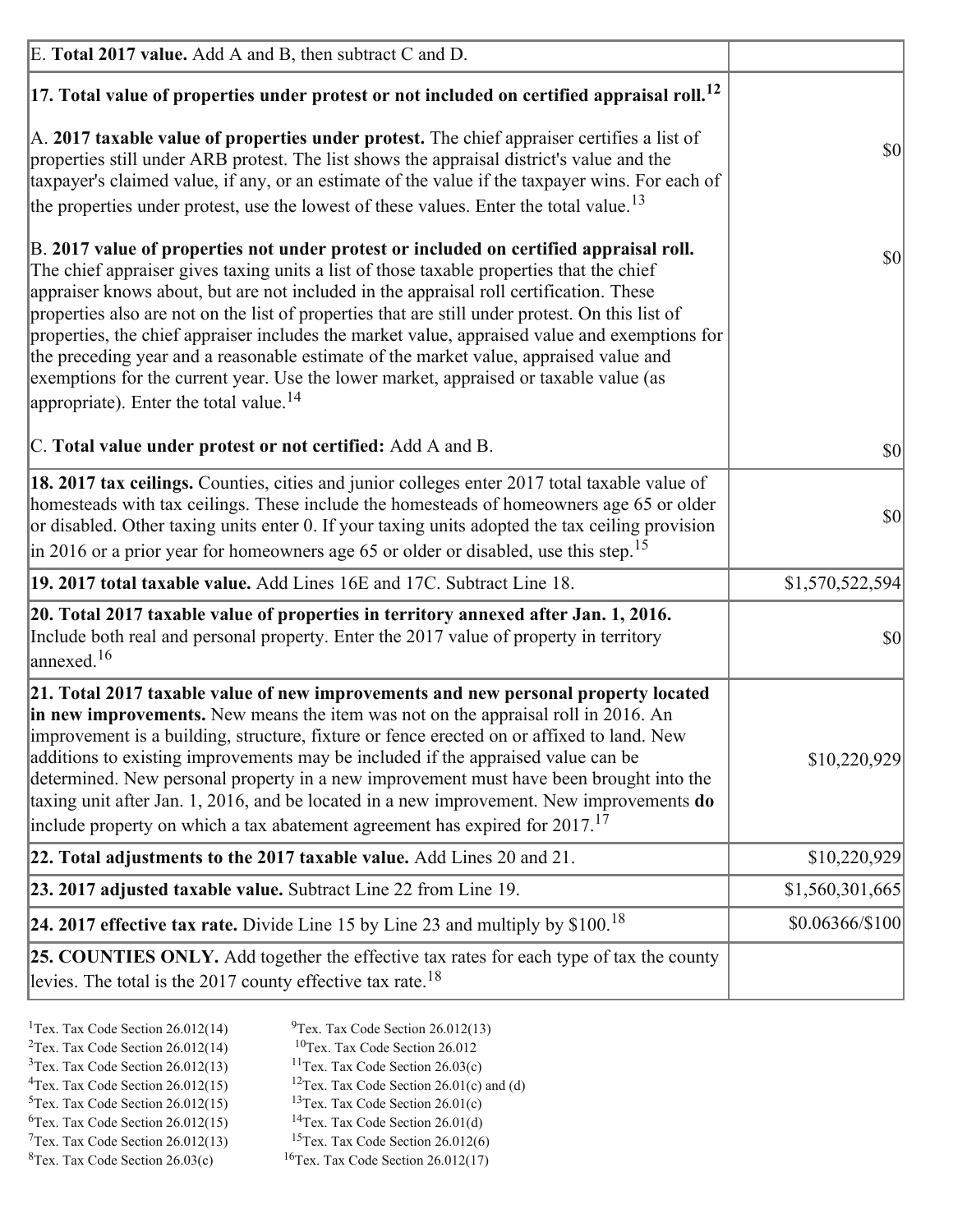## **SECTION 2: Rollback Tax Rate**

The rollback tax rate is split into two separate rates:

- Maintenance and Operations (M&O): The M&O portion is the tax rate that is needed to raise the same amount of taxes that the  $1_{\cdot}$ taxing unit levied in the prior year plus eight percent. This rate accounts for such things as salaries, utilities and day-to-day operations.
- Debt: The debt tax rate includes the debt service necessary to pay the taxing unit's debt payments in the coming year. This rate 2. accounts for principal and interest on bonds and other debt secured by property tax revenue.

The rollback tax rate for a county is the sum of the rollback tax rates calculated for each type of tax the county levies. In most cases the rollback tax rate exceeds the effective tax rate, but occasionally decreases in a taxing unit's debt service will cause the effective tax rate to be higher than the rollback tax rate.

| <b>Rollback Tax Rate Activity</b>                                                                                                                                                                                                                                                                                                                                                                                                                                                                                                                                                                                                                                       | Amount/Rate      |
|-------------------------------------------------------------------------------------------------------------------------------------------------------------------------------------------------------------------------------------------------------------------------------------------------------------------------------------------------------------------------------------------------------------------------------------------------------------------------------------------------------------------------------------------------------------------------------------------------------------------------------------------------------------------------|------------------|
| 26. 2016 maintenance and operations (M&O) tax rate.                                                                                                                                                                                                                                                                                                                                                                                                                                                                                                                                                                                                                     | $$0.06759/\$100$ |
| $ 27.2016$ adjusted taxable value. Enter the amount from Line 11.                                                                                                                                                                                                                                                                                                                                                                                                                                                                                                                                                                                                       | \$1,469,715,231  |
| 28. 2016 M&O taxes.                                                                                                                                                                                                                                                                                                                                                                                                                                                                                                                                                                                                                                                     |                  |
|                                                                                                                                                                                                                                                                                                                                                                                                                                                                                                                                                                                                                                                                         |                  |
| A. Multiply Line 26 by Line 27 and divide by \$100.                                                                                                                                                                                                                                                                                                                                                                                                                                                                                                                                                                                                                     | \$993,380        |
| B. Cities, counties and hospital districts with additional sales tax: Amount of additional<br>sales tax collected and spent on M&O expenses in 2016. Enter amount from full year's sales<br>tax revenue spent for M&O in 2016 fiscal year, if any. Other taxing units enter 0. Counties<br>exclude any amount that was spent for economic development grants from the amount of<br>sales tax spent.                                                                                                                                                                                                                                                                     | 30               |
| C. Counties: Enter the amount for the state criminal justice mandate. If second or later year,<br>the amount is for increased cost above last year's amount. Other taxing units enter 0.                                                                                                                                                                                                                                                                                                                                                                                                                                                                                | 30               |
| D. Transferring function: If discontinuing all of a department, function or activity and<br>transferring it to another taxing unit by written contract, enter the amount spent by the taxing<br>unit discontinuing the function in the 12 months preceding the month of this calculation. If<br>the taxing unit did not operate this function for this 12-month period, use the amount spent<br>in the last full fiscal year in which the taxing unit operated the function. The taxing unit<br>discontinuing the function will subtract this amount in H below. The taxing unit receiving<br>the function will add this amount in H below. Other taxing units enter 0. | \$0              |
| E. Taxes refunded for years preceding tax year 2016: Enter the amount of M&O taxes<br>refunded in the preceding year for taxes before that year. Types of refunds include court<br>decisions, Tax Code Section 25.25(b) and (c) corrections and Tax Code Section 31.11<br>payment errors. Do not include refunds for tax year 2016. This line applies only to tax years<br>preceding tax year 2016.                                                                                                                                                                                                                                                                     | \$12             |
| F. Enhanced indigent health care expenditures: Enter the increased amount for the<br>current year's enhanced indigent health care expenditures above the preceding tax year's<br>enhanced indigent health care expenditures, less any state assistance.                                                                                                                                                                                                                                                                                                                                                                                                                 | <b>\$0</b>       |
| G. Taxes in TIF: Enter the amount of taxes paid into the tax increment fund for a<br>reinvestment zone as agreed by the taxing unit. If the taxing unit has no 2017 captured<br>appraised value in Line 16D, enter 0.                                                                                                                                                                                                                                                                                                                                                                                                                                                   | $ 10\rangle$     |
| <b>H. Adjusted M&amp;O Taxes.</b> Add A, B, C, E and F. For taxing unit with D, subtract if<br>discontinuing function and add if receiving function. Subtract G.                                                                                                                                                                                                                                                                                                                                                                                                                                                                                                        | \$993,392        |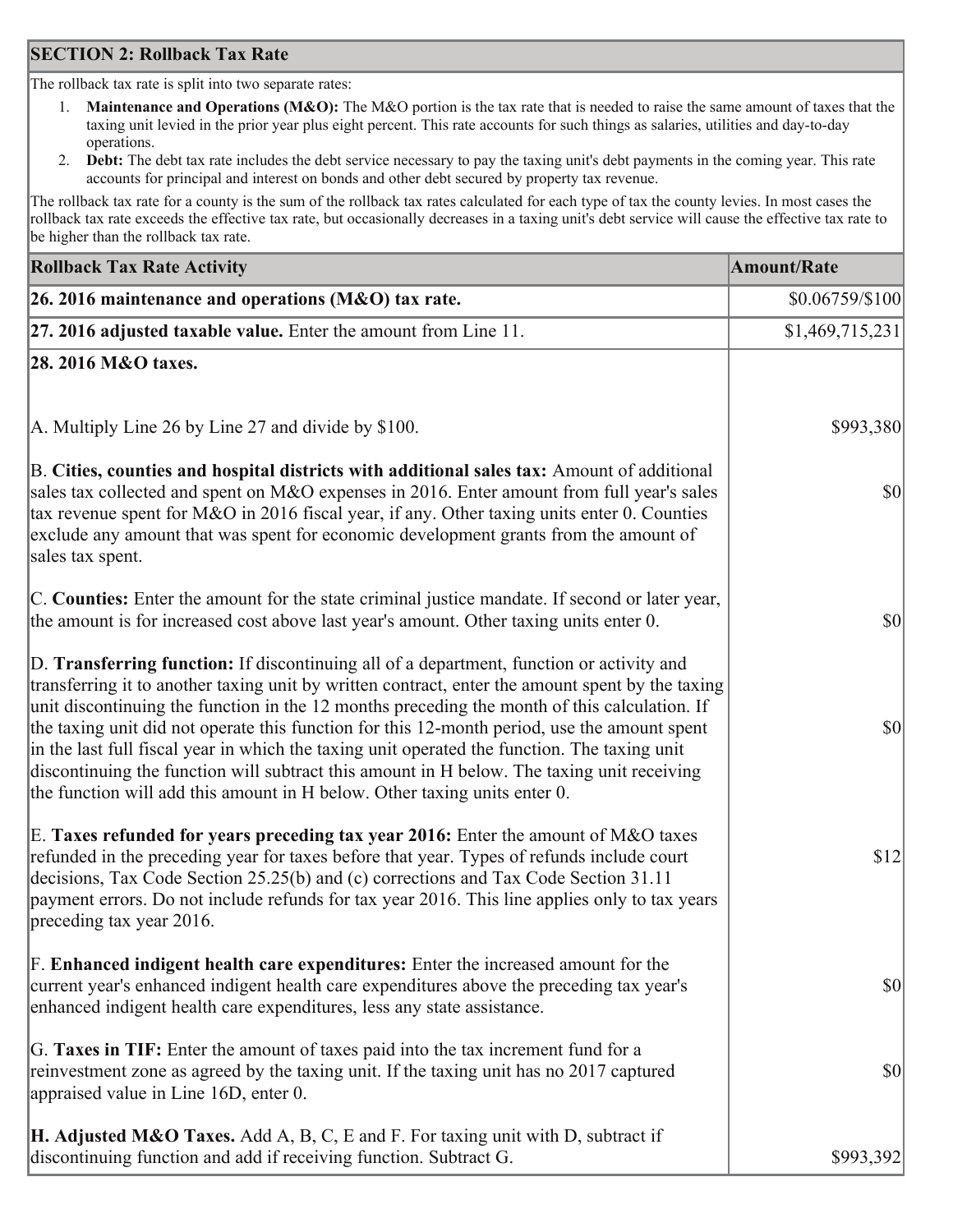| 29. 2017 adjusted taxable value. Enter Line 23 from the Effective Tax Rate Worksheet.                                                                                                                                                                                                                                                                                                         | \$1,560,301,665  |
|-----------------------------------------------------------------------------------------------------------------------------------------------------------------------------------------------------------------------------------------------------------------------------------------------------------------------------------------------------------------------------------------------|------------------|
| 30. 2017 effective maintenance and operations rate. Divide Line 28H by Line 29 and<br>multiply by \$100.                                                                                                                                                                                                                                                                                      | $$0.06366/\$100$ |
| $31.2017$ rollback maintenance and operation rate. Multiply Line 30 by 1.08.                                                                                                                                                                                                                                                                                                                  | $$0.06875/\$100$ |
| 32. Total 2017 debt to be paid with property taxes and additional sales tax revenue.<br>Debt means the interest and principal that will be paid on debts that:<br>$(1)$ are paid by property taxes,<br>$(2)$ are secured by property taxes,<br>$(3)$ are scheduled for payment over a period longer than one year and<br>$(4)$ are not classified in the taxing unit's budget as M&O expenses |                  |
| A. Debt also includes contractual payments to other taxing units that have incurred debts on<br>behalf of this taxing unit, if those debts meet the four conditions above. Include only<br>amounts that will be paid from property tax revenue. Do not include appraisal district budget<br>payments. Enter debt amount.                                                                      | $ 10\rangle$     |
| B. Subtract unencumbered fund amount used to reduce total debt.                                                                                                                                                                                                                                                                                                                               | \$0              |
| C. Subtract amount paid from other resources.                                                                                                                                                                                                                                                                                                                                                 |                  |
| D. Adjusted debt. Subtract B and C from A.                                                                                                                                                                                                                                                                                                                                                    | $ 10\rangle$     |
|                                                                                                                                                                                                                                                                                                                                                                                               | $ 10\rangle$     |
| 33. Certified 2016 excess debt collections. Enter the amount certified by the collector.                                                                                                                                                                                                                                                                                                      | \$0              |
| 34. Adjusted 2017 debt. Subtract Line 33 from Line 32D.                                                                                                                                                                                                                                                                                                                                       | \$0              |
| 35. Certified 2017 anticipated collection rate. Enter the rate certified by the collector. If<br>the rate is 100 percent or greater, enter 100 percent.                                                                                                                                                                                                                                       | 100.00%          |
| 36. 2017 debt adjusted for collections. Divide Line 34 by Line 35                                                                                                                                                                                                                                                                                                                             | $ 10\rangle$     |
| $ 37, 2017$ total taxable value. Enter the amount on Line 19.                                                                                                                                                                                                                                                                                                                                 | \$1,570,522,594  |
| <b>38. 2017 debt tax rate.</b> Divide Line 36 by Line 37 and multiply by \$100.                                                                                                                                                                                                                                                                                                               | \$0/\$100        |
| <b>39. 2017 rollback tax rate.</b> Add Lines 31 and 38.                                                                                                                                                                                                                                                                                                                                       | \$0.06875/\$100  |
| 40. COUNTIES ONLY. Add together the rollback tax rates for each type of tax the county<br>levies. The total is the 2017 county rollback tax rate.                                                                                                                                                                                                                                             |                  |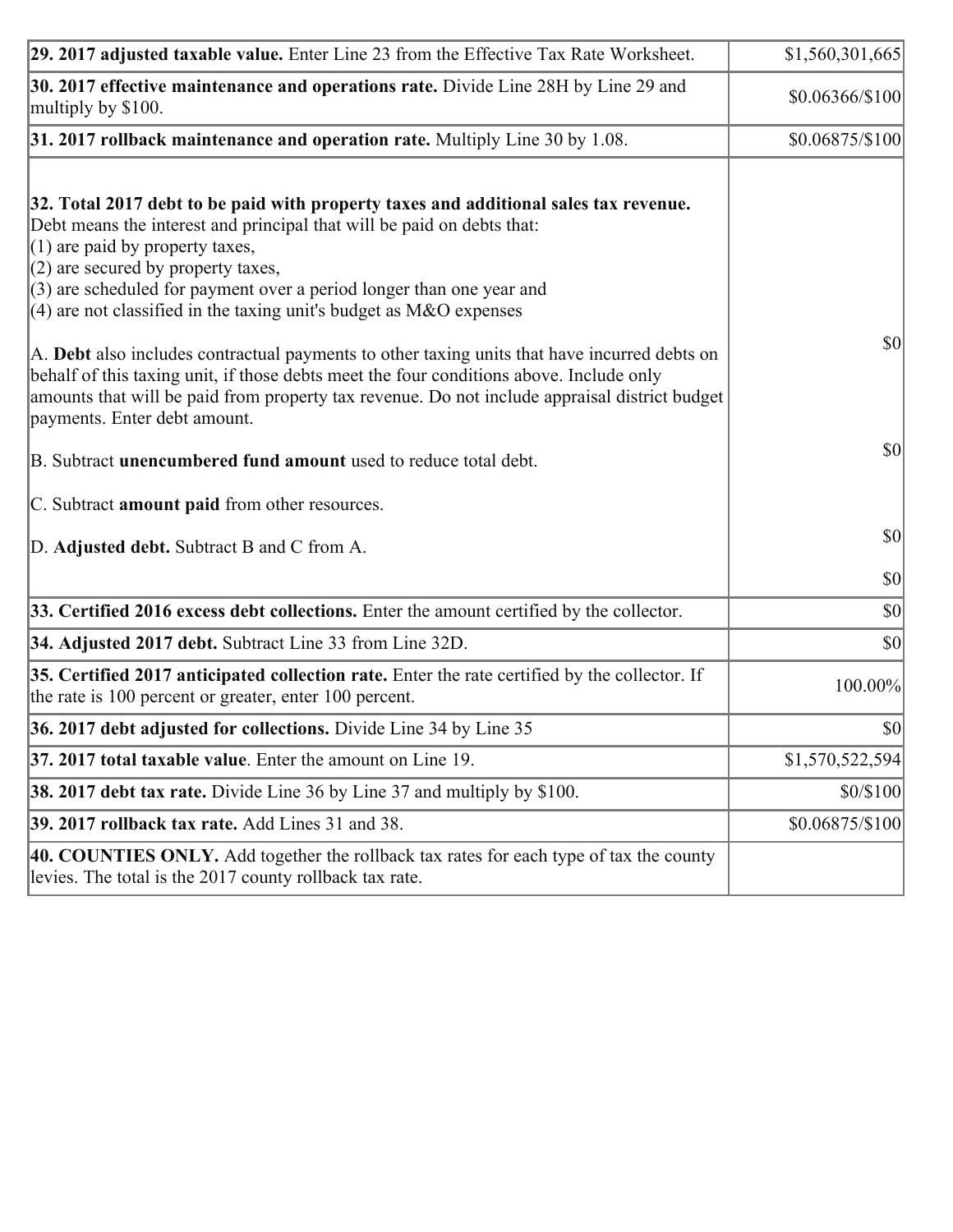## **SECTION 3: Additional Sales Tax to Reduce Property Taxes**

Cities, counties and hospital districts may levy a sales tax specifically to reduce property taxes. Local voters by election must approve imposing or abolishing the additional sales tax. If approved, the taxing unit must reduce its effective and rollback tax rates to offset the expected sales tax revenue.

This section should only be completed by a county, city or hospital district that is required to adjust its effective tax rate and/or rollback tax rate because it adopted the additional sales tax.

| <b>Activity</b>                                                                                                                                                                                                                                                                                                                                                                                         | <b>Amount/Rate</b>                  |
|---------------------------------------------------------------------------------------------------------------------------------------------------------------------------------------------------------------------------------------------------------------------------------------------------------------------------------------------------------------------------------------------------------|-------------------------------------|
| 41. Taxable Sales. For taxing units that adopted the sales tax in November 2016 or May<br>$\vert$ 2017, enter the Comptroller's estimate of taxable sales for the previous four quarters. <sup>20</sup><br>Taxing units that adopted the sales tax before November 2016, skip this line.                                                                                                                | $\vert \mathbf{S} \mathbf{O} \vert$ |
| 42. Estimated sales tax revenue. Counties exclude any amount that is or will be spent for<br>economic development grants from the amount of estimated sales tax revenue. <sup>21</sup><br>Taxing units that adopted the sales tax in November 2016 or in May 2017.<br>Multiply the amount on Line 41 by the sales tax rate (.01, .005 or .0025, as applicable) and<br>multiply the result by $.95^{22}$ | \$0                                 |
| - or -                                                                                                                                                                                                                                                                                                                                                                                                  |                                     |
| Taxing units that adopted the sales tax before November 2016.<br>Enter the sales tax revenue for the previous four quarters. Do not multiply by .95.                                                                                                                                                                                                                                                    |                                     |
| 43. 2017 total taxable value. Enter the amount from Line 37 of the Rollback Tax Rate<br>Worksheet.                                                                                                                                                                                                                                                                                                      | \$1,570,522,594                     |
| 44. Sales tax adjustment rate. Divide Line 42 by Line 43 and multiply by $$100$ .                                                                                                                                                                                                                                                                                                                       | \$0/\$100                           |
| 45. 2017 effective tax rate, unadjusted for sales tax. <sup>23</sup> Enter the rate from Line 24 or 25,<br>as applicable, on the Effective Tax Rate Worksheet.                                                                                                                                                                                                                                          | \$0.06366/\$100                     |
| 46. 2017 effective tax rate, adjusted for sales tax.<br>Taxing units that adopted the sales tax in November 2016 or in May 2017.<br>Subtract Line 44 from Line 45. Skip to Line 47 if you adopted the additional sales tax before<br>November 2016.                                                                                                                                                     | \$0.06366/\$100                     |
| 47. 2017 rollback tax rate, unadjusted for sales tax. <sup>24</sup> Enter the rate from Line 39 or 40,<br>as applicable, of the Rollback Tax Rate Worksheet.                                                                                                                                                                                                                                            | \$0.06875/\$100                     |
| $ 48.2017$ rollback tax rate, adjusted for sales tax. Subtract Line 44 from Line 47.                                                                                                                                                                                                                                                                                                                    | $$0.06875/\$100$                    |

 $17$ Tex. Tax Code Section 26.012(17)

 ${}^{18}$ Tex. Tax Code Section 26.04(c)

<sup>19</sup>Tex. Tax Code Section 26.04(d)

 $20$ Tex. Tax Code Section 26.041(d)

- <sup>21</sup>Tex. Tax Code Section  $26.041(i)$
- <sup>22</sup>Tex. Tax Code Section  $26.041(d)$
- <sup>23</sup>Tex. Tax Code Section  $26.04(c)$

<sup>24</sup>Tex. Tax Code Section  $26.04(c)$